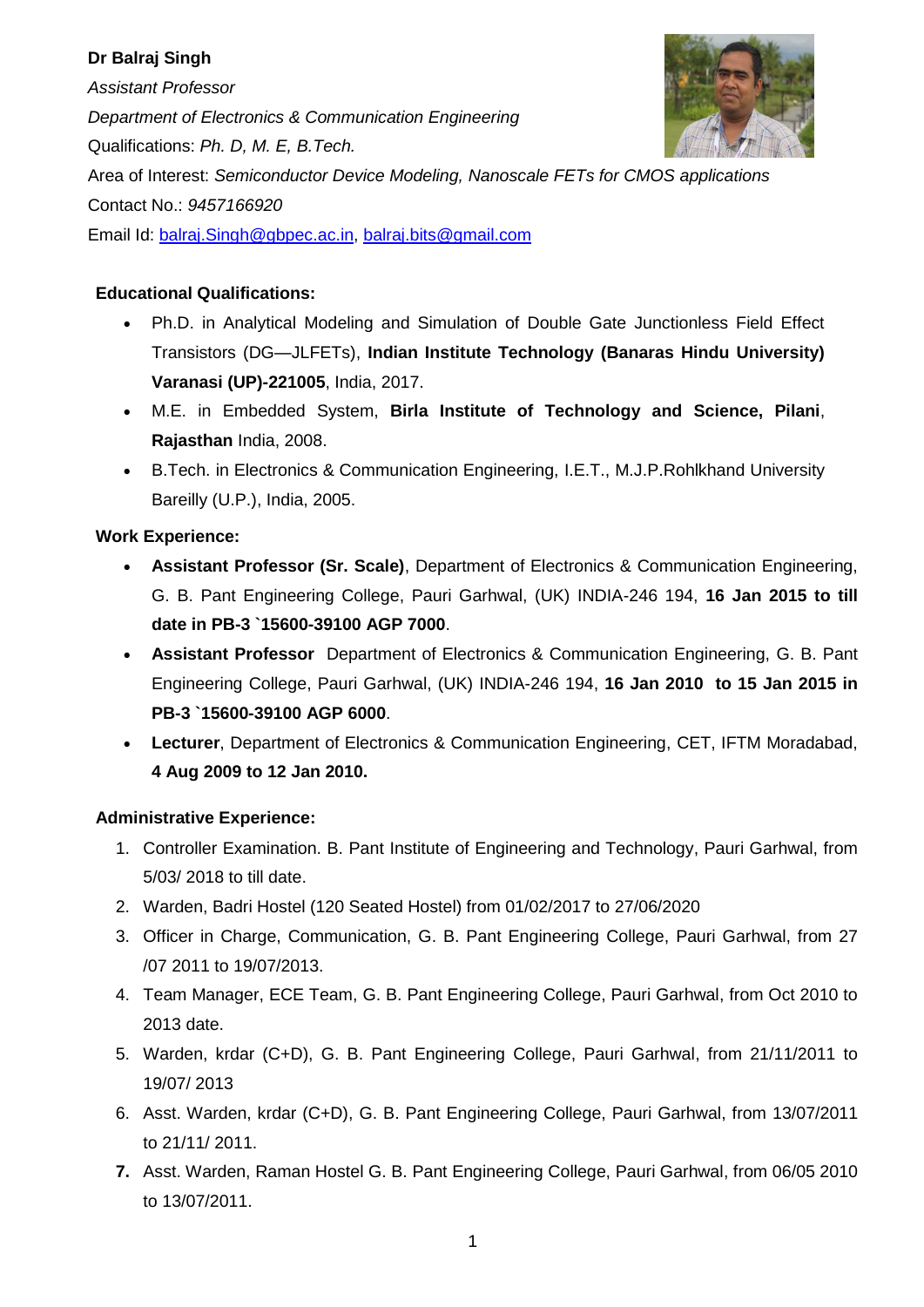**8.** Member Campus wide networking, G. B. Pant Engineering College, Pauri Garhwal, 2012.

## **Subjects Taught:**

- **1.** Basic Electronics Engineering
- **2.** Analog Electronics Circuits
- **3.** Analog Integrated Circuits
- **4.** Microelectronics
- **5.** Analog Circuits
- **6.** Network Analysis and Synthesis
- **7.** VLSI Design

## **Area of Research:**

• Modeling and Simulation of Semiconductor Devices

Google Scholar Profile: Citations: 449, h index: 11, i10 index: 12 on 7<sup>th</sup> Sep, 2020. (Link: [https://scholar.google.co.in/citations?user=Upd\\_C5AAAAAJ&hl=en](https://scholar.google.co.in/citations?user=Upd_C5AAAAAJ&hl=en) )

## **Research Publications:**

## **International Journals:**

- **1.** Aanchal Garg, **Balraj Singh** and Yashvir Singh "Dual-Gate Junctionless FET on SOI for High Frequency Analog Applications,*"* **Silicon,** online,11 Aug 2020, https://doi.org/10.1007/s12633- 020-00609-9. **(Impact Factor: 1.499 ).**
- **2.** Sandeep Kumar, Yashvir Singh , **Balraj Singh** , Pramod Kumar Tiwari, " Simulation Study of Dielectric Modulated Dual Channel Trench Gate TFET Based Biosensor," in IEEE Sensors Journal, 10 June 2020, doi: 10.1109/JSEN.2020.3001300. **(Impact Factor: 3.07 ).**
- **3.** Sandeep Kumar, Yashvir Singh**, Balraj Singh ,** Extended Source Double-Gate Tunnel FET based Biosensor with Dual Sensing Capabilities, **International journal of "Silicon", 2020 [https://doi.org/10.1007/s12633-020-](https://doi.org/10.1007/s12633-020-00565-4) -4. (Impact Factor: 1.499 ).**
- **4.** Aanchal Garg., Yashvir Singh & **Balraj Singh**. Dual-Channel Junctionless FETs for Improved Analog/RF Performance. Silicon (2020). [https://doi.org/10.1007/s12633-020-](https://doi.org/10.1007/s12633-020-00545-8) [00545-8.](https://doi.org/10.1007/s12633-020-00545-8) **(Impact Factor: 1.499 ).**
- **5.** Yograj Singh Duksh1, **Balraj Singh,** Deepti Gola, Pramod Kumar Tiwari, Satyabrata Jit, Subthreshold Modeling of Graded Channel Double Gate Junctionless FETs. Silicon (2020). [https://doi.org/10.1007/s12633-020-00514-1.](https://doi.org/10.1007/s12633-020-00514-1) **(Impact Factor: 1.499 ).**
- **6.** T., Joshi, **Balraj Singh** and Y Singh. Controlling the ambipolar current in ultrathin SOI tunnel FETs using the back-bias effect. J Comput Electron 19, 658–667 (2020). [https://doi.org/10.1007/s10825-020-01484-8.](https://doi.org/10.1007/s10825-020-01484-8) **(Impact Factor: 1.532)**
- **7.** Aanchal Garg, **Balraj Sin**gh, Yashvir Singh, A new trench double gate junctionless FET: A device for switching and analog/RF applications,AEU - International Journal of Electronics and Communications, Volume 118, 2020, 153140, ISSN 1434-8411, [https://doi.org/1](https://doi.org/)0.1016/ j.aeue.2020.153140. **(Impact Factor: 2.94)**
- **8.** T. Joshi, Y. Singh and **Balraj Singh**, " "Extended-Source Double-Gate Tunnel FET With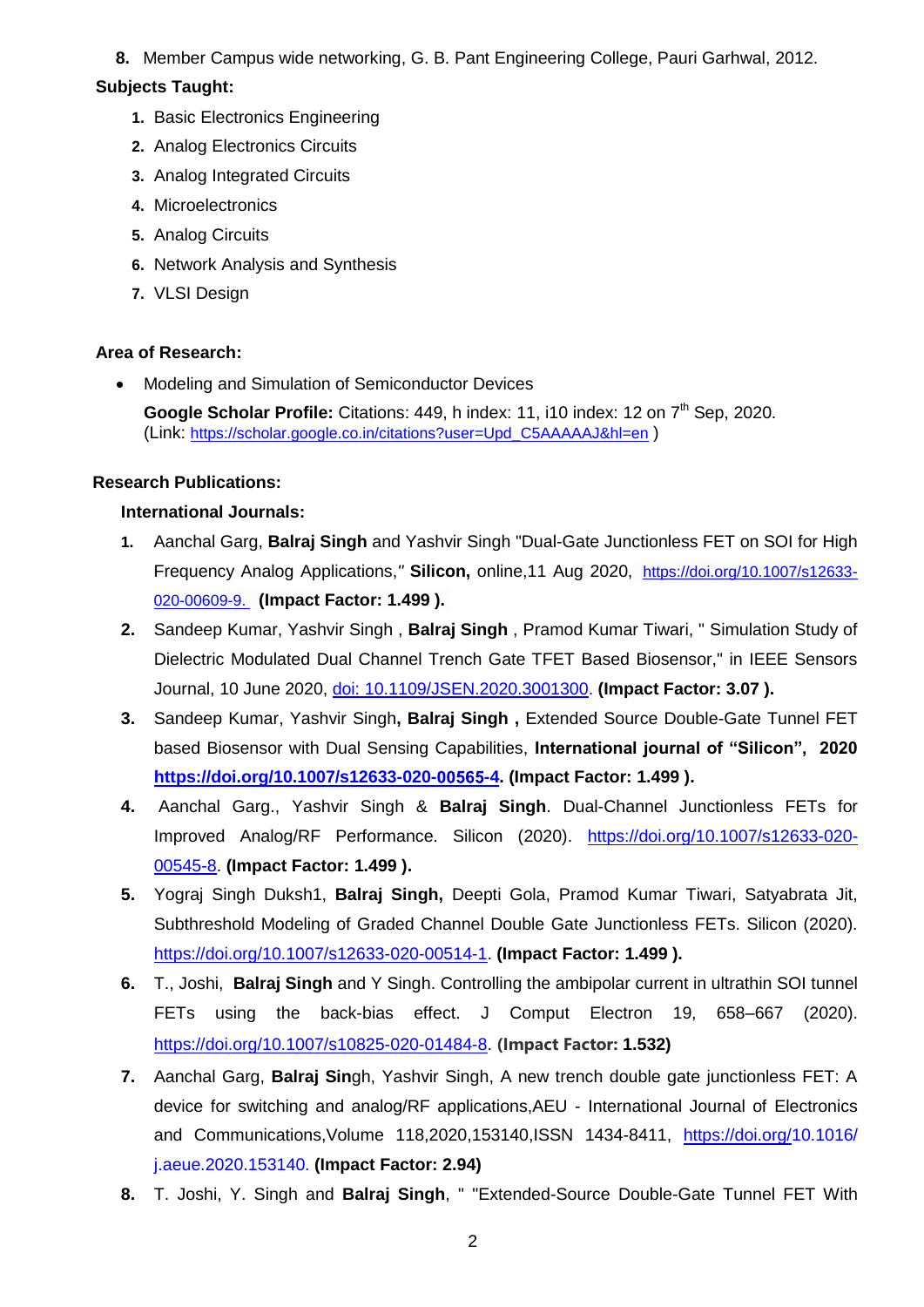Improved DC and Analog/RF Performance," in IEEE Transactions on Electron Devices, vol. 67, no. 4, pp. 1873-1879, April 2020, doi: 10.1109/TED.2020.2973353. **(Impact Factor: 2.913)**

- **9.** D. Gola, **Balraj Singh**, P. S. T. N. Srinivas and P. K. Tiwari, "Thermal Noise Models for Trigate Junctionless Transistors Including Substrate Bias Effects," in IEEE Transactions on Electron Devices, vol. 67, no. 1, pp. 263-269, Jan. 2020, doi: 10.1109/TED.2019.2953084. **(Impact Factor: 2.913).**
- **10.** T. Joshi, Y. Singh **and Balraj Singh, "**Dual-channel trench-gate tunnel FET for improved ON-current and subthreshold swing," in Electronics Letters, vol. 55, no. 21, pp. 1152-1155, 17 10 2019, doi: 10.1049/el.2019.2219**. (Impact Factor: 1.316)**
- **11.** Deepti Gola, **Balraj Singh**,Jawar Singh, Satyabrata Jit and Pramod Kumar Tiwari,‖ Static and Quasi-Static Drain Current Modeling of Tri-Gate Junctionless Transistor with Substrate Bias Induced Effects" IEEE Trans. Electron Devices, vol. 66, no. 7, pp. 2876-2883, July 2019, doi: 10.1109/TED.2019.2915294. **(Impact Factor: 2.913).**
- **12.** Deepti Gola, **Balraj Singh**, and Pramod Kumar Tiwari, "Subthreshold Characteristic Analysis and Model for Tri-Gate SOI MOSFETs using Substrate Bias Induced Effects.‖ in **IEEE Transactions on Nanotechnology**, vol. 18, pp.329 -335, 2019. **DOI:** [10.1109/TNANO.2019.2906567.](https://doi.org/10.1109/TNANO.2019.2906567) (**Impact Factor: 2.857**).
- **13. Balraj Singh**, Trailokya Nath Rai, Deepti Gola, Kunal Singh, Ekta Goel, Sanjay Kumar, Pramod. Kumar Tiwari, and Satyabrata Jit, "Ferro-electric stacked gate oxide heterojunction electro-statically doped source/drain double-gate tunnel field effect transistors: A superior structure," Mater. Sci. Semicond. Process., vol. 71, pp. 161-165, 2017. doi.org/10.1016/j.mssp.2017.07.014 (**Impact Factor: 2.359**).
- **14. Balraj Singh,**, Deepti Gola, Kunal Singh, Ekta Goel, Sanjay Kumar, and Satyabrata Jit "Analytical modeling of subthreshold characteristics of ion-implanted symmetric double gate junctionless field effect transistors," Mater. Sci. Semicond. Process., vol. 58, pp. 82-88, 2017. doi.org/10.1016/j.mssp.2016.10.051 (**Impact Factor: 2.359**).
- 15. Balraj Singh, Deepti Gola, Kunal Singh, Ekta Goel, Sanjay Kumar and Satyabrata Jit "2-D Analytical Threshold Voltage Model for Dielectric Pocket Double-Gate Junctionless FETs by Considering Source/Drain Depletion Effects ,‖ *IEEE Trans. Electron Devices***,** vol. 64, no. 3, pp. 901–908, 2017. DOI: 10.1109/TED.2016.2646460 (**Impact Factor: 2.605**).
- **16. Balraj Singh,** Deepti Gola, Kunal Singh, Ekta Goel, Sanjay. Kumar, and Satyabrata Jit, ―Analytical Modeling of Channel Potential and Threshold Voltage of Double-Gate Junctionless FETs With a Vertical Gaussian-Like Doping Profile," IEEE Trans. Electron *Devices***,** vol. 63, no. 6, pp. 2299–2305, 2016. (**Impact Factor: 2.605**) DOI: 10.1109/TED.2016.2556227.
- **17. Balraj Singh,** Deepti Gola, Ekta Goel, Sanjay Kumar, Kunal Singh, and Satyabrata Jit, ―Dielectric pocket double gate junctionless FET: a new MOS structure with improved subthreshold characteristics for low power VLSI applications," J. Comput. Electron., vol. 15, no. 2, pp. 502–507, 2016. (**Impact Factor: 1.526**) DOI: 10.1007/s10825-016-0808-3**.**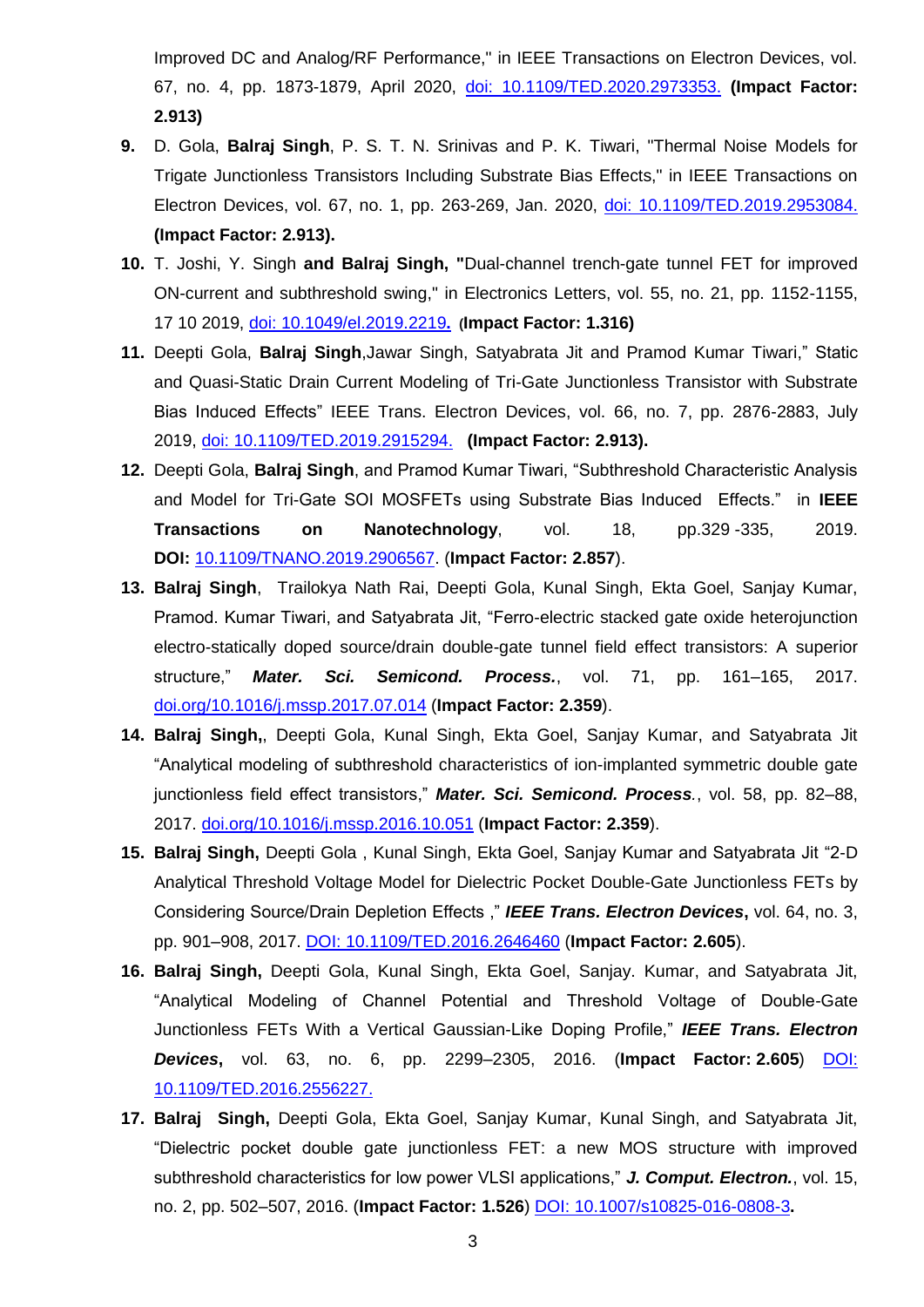- 18. Deepti Gola, Balraj Singh, and P. K. Tiwari," Subthreshold Modeling of Tri-Gate Junctionless Transistors with Variable Channel Edges and Substrate Bias Effects‖ *IEEE Trans. Electron Devices*Volume: 65 , Issue: 5 , May 2018 DOI: 10.1109/TED.2018.2809865 (**Impact Factor 2.605**).
- 19. Deepti Gola, Balraj Singh, and P. K. Tiwari, "A Threshold Voltage Model of Tri-Gate Junctionless Field-Effect Transistors Including Substrate Bias Effects,‖ *IEEE Trans. Electron Devices***,** vol. 64, no. 9, pp. 3534–3540, 2017. **DOI: 10.1109/TED.2017.2722044** (**Impact Factor: 2.605**).
- **20.** Sanjay Kumar, Kunal Singh, Sweta Chander, Ekta Goel, Prince Kumar Singh, Kamlaksha Baral, **Balraj Singh** and Satyabrata Jit, "2-D Analytical Drain Current Model of Double- Gate Heterojunction TFETs With a SiO2/HfO2 Stacked Gate-Oxide Structure" IEEE Trans. *Electron Devices* Volume: 65, Issue: 1, Jan. 2018 . **DOI: 10.1109/TED.2017.2773560**  (Impact Factor **2.605**).
- 21. Kunal Singh, Sanjay Kumar, Ekta Goel, Balraj Singh, and Satyabrata Jit, "Effects of source/drain elevation and side spacer dielectric on drivability performance of non-abrupt ultra shallow junction gate underlap GAA MOSFETs," Indian J. Phys. February *2018, Volume 92, [Issue](https://link.springer.com/journal/12648/92/2/page/1) 2, pp 171–176*. doi.org/10.1007/s12648-017-1091-2 (Impact **Factor 0.988**).
- **22.** Ekta Goel, Sanjay Kumar, **Balraj Singh**, Kunal. Singh, and Satyabrata Jit, "Two-dimensional model for subthreshold current and subthreshold swing of graded-channel dual-material double-gate (GCDMDG) MOSFETs," Superlattices Microstruct., vol. 106, no. April, pp. 147–155, 2017. doi.org/10.1016/j.spmi.2017.03.047 (**Impact Factor: 2.123**)
- **23.** Sanjay Kumar, Ekta Goel, Kunal Singh, **Balraj Singh,** and Prince Kumar Singh and Satyabrata Jit "2-D Analytical Modeling of the Electrical Characteristics of Dual-Material Double- Gate TFETs With a SiO 2 / HfO 2 Stacked Gate-Oxide Structure," IEEE Trans. *Electron Devices*, vol. 64, no. 3, pp. 960–968, 2017. DOI: 10.1109/TED.2017.2773560 (**Impact Factor: 2.605**)
- 24. Ekta Goel, Kunal Singh, Balraj Singh, Sanjay. Kumar, and Satyabrata Jit, "2-D analytical modeling of subthreshold current and subthreshold swing for ion-implanted strained-Si double-material double-gate (DMDG) MOSFETs," *Indian J. Phys.*, vol. 91, no. 9, pp. 1069– 1076, 2017. DOI: 10.1007/s12648-017-1019-x ( **Impact Factor 0.988**)
- **25.** Kunal Singh, Sanjay Kumar, Ekta Goel, **Balraj Singh,** Sarvesh Dubey and Satyabrata Jit, ―Effects of Elevated Source/Drain and Side Spacer Dielectric on the Drivability Optimization of Non-abrupt Ultra Shallow Junction Gate Underlap DG MOSFETs," J. Electron. Mater., vol. 46, no. 1, pp. 520–526, 2017. DOI: 10.1007/s11664-016-4912-8 (**Impact Factor: 1.579**)
- 26. Ekta Goel, Balraj Singh, Sanjay Kumar, Kunal Singh, and Satyabrata Jit "Analytical threshold voltage modeling of ion-implanted strained-Si double-material double-gate (DMDG) MOSFETs," *Indian J. Phys.*, vol. 91, no. 4, pp. 383-390, 2016. DOI: 10.1007/s12648-016-0918-6 ( **Impact Factor 0.988**)
- **27.** Kunal Singh, Sanjay Kumar, Ekta Goel, **Balraj Singh,** Mrigendra Kumar, Sarvesh Dubey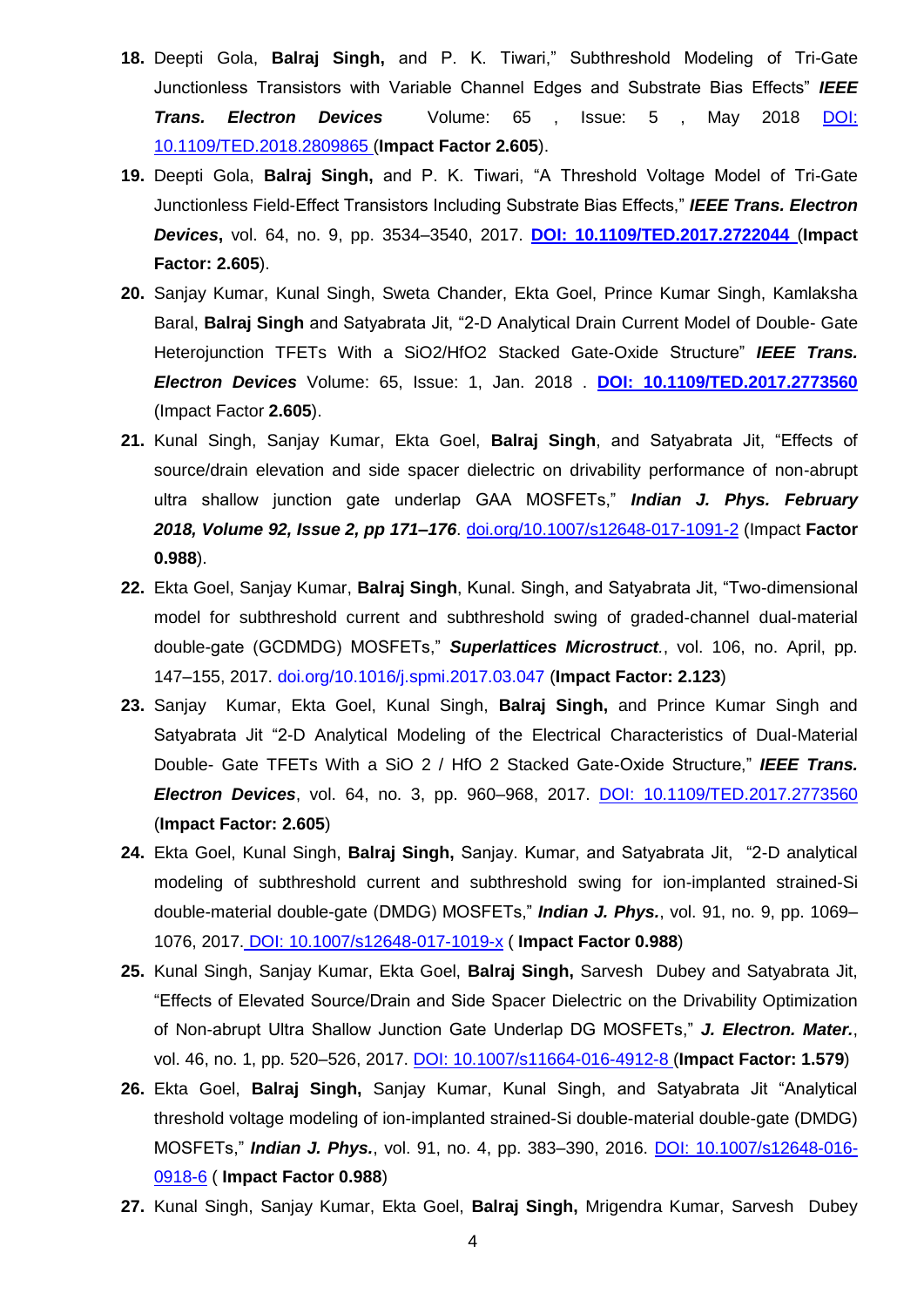and Satyabrata Jit, "Subthreshold Current and Swing Modeling of Gate Underlap DG MOSFETs with a Source/Drain Lateral Gaussian Doping Profile," J. Electron. Mater., vol. 46, no. 1, pp. 579–584, 2017. DOI: 10.1007/s11664-016-4914-6 (**Impact Factor: 1.579**)

- **28.** Sanjay Kumar, Ekta Goel, Kunal Singh, **Balraj Singh,** Mrigendra Kumar, and Satyabrata Jit, ―A Compact 2-D Analytical Model for Electrical Characteristics of Double-Gate Tunnel Field-Effect Transistors With a SiO 2 / High- k Stacked Gate-Oxide Structure," IEEE Trans. *Electron Devices*, vol. 63, no. 8, pp. 3291–3299, 2016(**Impact Factor: 2.605**). DOI: 10.1109/TED.2016.2572610
- **29.** Ekta Goel, Sanjay Kumar, Kunal Singh, **Balraj Singh**, Mrigendra Kumar, and Satyabrata Jit,, ―2-D Analytical Modeling of Threshold Voltage for Graded-Channel Dual-Material Double-Gate MOSFETs,‖ *IEEE Trans. Electron Devices***,** vol. 63, no. 3, pp. 966–973, 2016. (**Impact Factor: 2.605**). DOI: 10.1109/TED.2016.2520096
- **30.** Mrigendra Kumar, Sanjay Kumar, Ekta. Goel, Kunal Singh, Balraj Singh, and Satyabrata Jit ―Strain-Induced Plasma Radiation in Terahertz Domain in Strained-Si-on-Insulator MOSFETs,‖ *IEEE Trans. Plasma Sci.*, Volume: 44 , [Issue: 3](https://ieeexplore.ieee.org/xpl/tocresult.jsp?isnumber=7428986) , March 2016 pp. 245–249, 2016. (**Impact Factor: 1.252**). DOI: 10.1109/TPS.2016.2516588
- **31.** Kunal Singh, Sanjay Kumar, Ekta Goel, Balraj Singh, Mrigendra Kumar, S. Dubey, and S. Jit, ―Analytical Modeling of Potential Distribution and Threshold Voltage of Gate Underlap DG MOSFETs with a Source/Drain Lateral Gaussian Doping Profile," J. Electron. Mater., vol. 45, no. 4, pp. 2184–2192, 2016. (**Impact Factor: 1.579**) DOI: 10.1007/s11664-015-4254-y
- **32.** Brajesh Kumar Kaushik, S.K.Verma, and Balraj Singh, "Encoding in VLSI Interconnects," in *Communications in Computer and Information Science*, vol. 154, no. January, 2011, pp. 260–269. DOI: 10.1007/978-3-642-21153-9\_24

#### **International Conferences:**

- **1.** Tripuresh Joshi Yashvir Singh and **Balraj Singh** "A simulation Study of Double Channel Trench gate Tunnel FET for Analog Applications" IEEE International conference on Advances in Computing, Communication & Materials (ICACCM-2020) at Tula's Institute Dehradun, India, August 21-22, 2020.
- **2.** A. Garg, Y. Singh and **Balraj Singh**, "Performance Optimization of Vertical Gaussian Doped SOI Junctionless FET with Substrate Bias Effects," IEEE, 2019 Women Institute of Technology Conference on Electrical and Computer Engineering (WITCON ECE), Dehradun Uttarakhand, India, 2019, pp. 223-226, doi: 10.1109/WITCONECE48374.2019.9092931.
- **3.** D. Gola, **Balraj Singh**, and P. K. Tiwari, "Analytical Modeling of Analog/RF Parameters for Trigate Junctionless Field Effect Transistor Incorporating Substrate Biasing Effects," TENCON 2019 - 2019 IEEE Region 10 Conference (TENCON), Kochi, India, 2019, pp. 1838-1841, doi: 10.1109/TENCON.2019.8929248.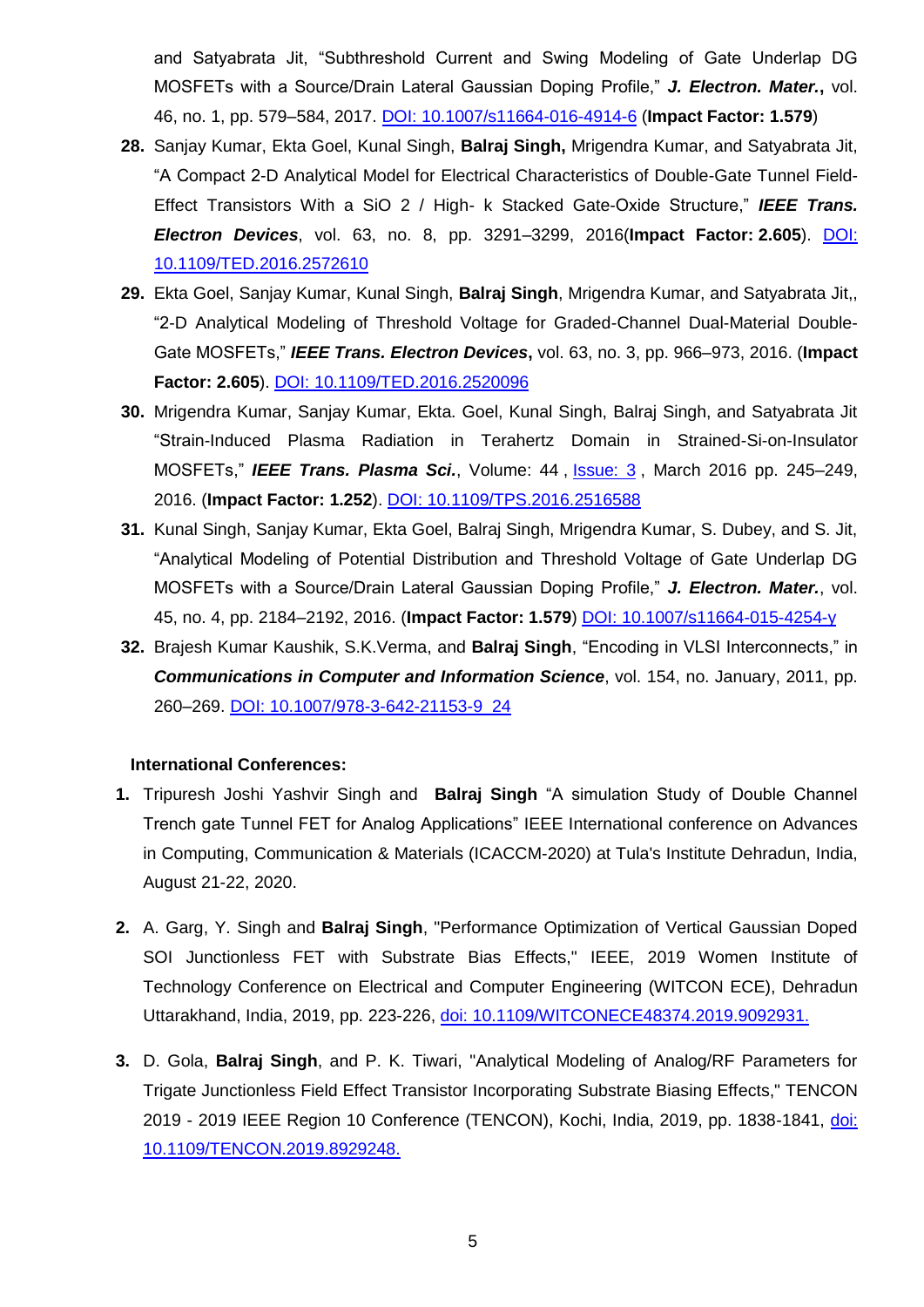- **4. Balraj Singh**, D. Gola and S. Jit, "Subthreshold Performance Analysis of Double-Fin Multichannel Junctionless Transistor with Substrate Bias Effects," TENCON 2019 - 2019 IEEE Region 10 Conference (TENCON), Kochi, India, 2019, pp. 1834-1837, doi: 10.1109/TENCON.2019.8929269.
- **5. Balraj Singh** and Satyabrata Jit,"Performance Investigation of Cylindrical Double Gate Junctionless FET" 2018 5th IEEE Uttar Pradesh Section International Conference on Electrical, Electronics and Computer Engineering (UPCON), Date of Conference: 2-4 Nov. 2018, DOI: 10.1109/UPCON.2018.8596924.
- **6.** Sanjay Kumar, Kamalaksha Baral, Sweta Chander, Prince Kumar Singh, **Balraj Singh,** and Satyabrata Jit, " Performance Evaluation of Double Gate III-V Heterojunction Tunnel FETs with SiO2/HfO2 Gate Oxide Structure " in the proceedings of 2018, IEEE International Symposium on Devices, Circuits and Systems, **ISDCS** 2018 DOI: 10.1109/ISDCS.2018.8379681.
- **7. Balraj Singh,** Deepti Gola, Kunal Singh, Ekta Goel, Sanjay Kumar, and Satyabrata Jit, ―Temperature Sensitivity Analysis of Double Gate Junctionless Field Effect Transistor with Vertical Gaussian Doping Profile,‖ in the proceedings of 2016 **IEEE** *International Conference on Micro-Electronics and Telecommunication Engineering (ICMETE)*, 2016, pp. 675–679. DOI: 10.1109/ICMETE.2016.127.
- **8. Balraj Singh**, Deepti Gola, Kunal Singh, Ekta Goel, Sanjay Kumar, and Satyabrata Jit, ―Performance Evaluation of Double Gate Junctionless Field Effect Transistor with Vertical Gaussian Doping Profile," in the proceedings of 2016 IEEE International Conference On Recent Trends In Electronics Information Communication Technology (RTEICT), 2016, pp. 675–679. DOI: 10.1109/RTEICT.2016.7807930
- **9.** Shashi Kala Nagarkoti, **Balraj Singh**, and Manoj Kumar, "An algorithm for fetal heart rate detection using wavelet transform," in the proceedings of 2012 IEEE 1st International Conference on Recent Advances in Information Technology (RAIT), 2012, pp. 838–840. **DOI:** [10.1109/RAIT.2012.6194533](https://doi.org/10.1109/RAIT.2012.6194533)
- 10. **Balraj Singh**, Shashi Kala Nagarkoti, and Brajesh Kumar Kaushik, "A modified algorithm for maternal heart rate detection using RR interval," in Proceedings of 2011 IEEE International Conference on Emerging Trends in Networks and Computer Communications, ETNCC2011, 2011, no. 1, pp. 39–42. **DOI:** [10.1109/ETNCC.2011.5958482](https://doi.org/10.1109/ETNCC.2011.5958482)

#### **Ph. D. Thesis Supervision:**

#### **Submitted:**

**1.** Tripuresh Joshi, Performance Improvement of TFETs for Switching and Analog/RF Applications, Jul 2020 (with Prof. Y. Singh).

#### **In Progress:**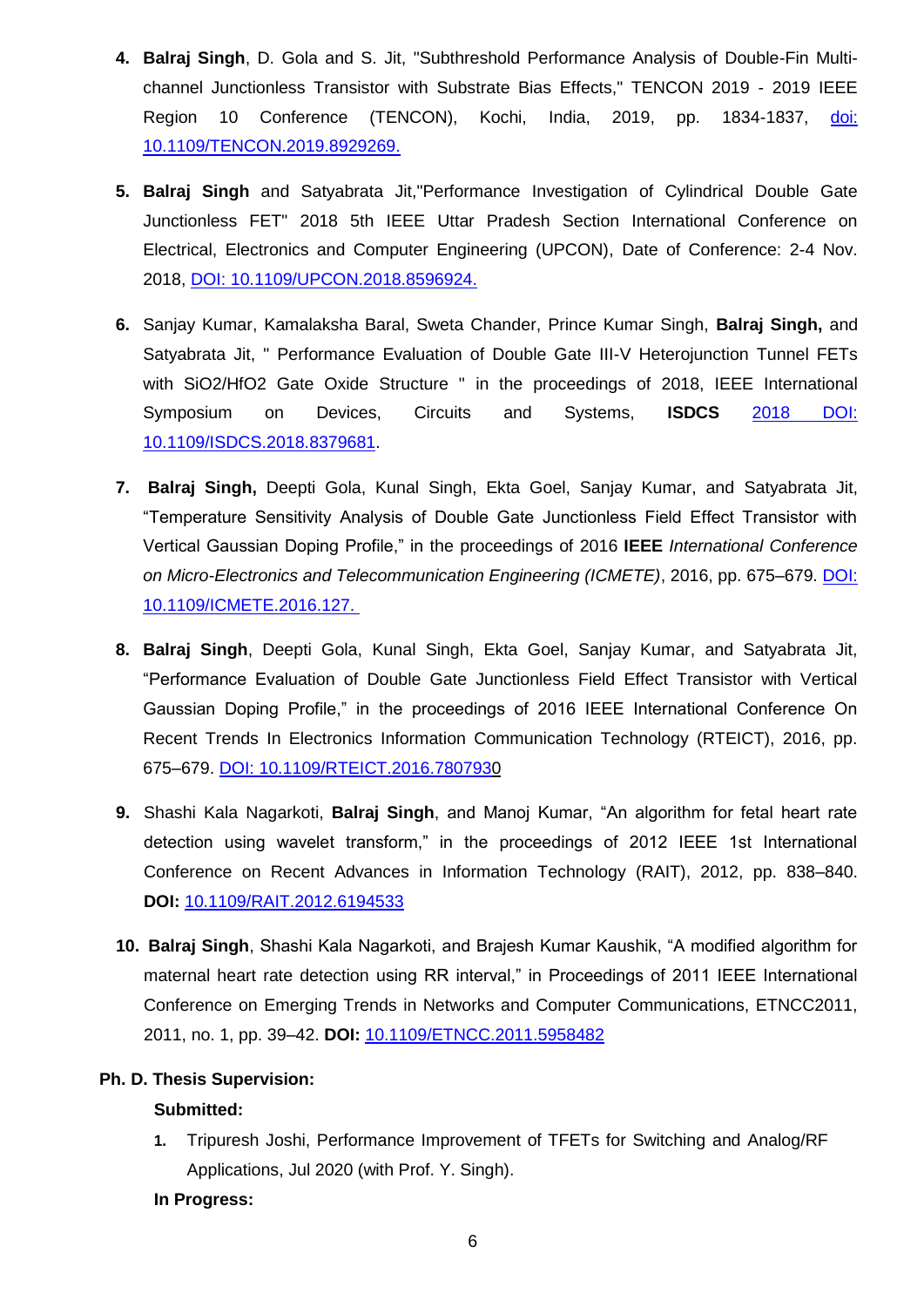- **1.** Sandeep Kumar, Modeling and Simulation of Dielectrically-Modulated TEFT and JFET Based Biosensors (with Prof. Y. Singh).
- **2.** Aanchal Garg, Performance Evaluation of Junctionless FETs for Switching and Analog/RF Applications (with Prof. Y. Singh).

## **M. Tech. Thesis Supervision:**

## **Completed** (2011 onwards)**:**

- **1.** Shashikala Nagar koti, Performance Evaluation of Algorithm for Heart Rate Extraction from Maternal Abdominal Electrocardiogram, 2011.
- **2.** Priyanka Painuly, Performance Investigation of SOI Junctionless Field Fffect Transistor with Vertical Linear Doping Profile in the Channel,2017.
- **3.** Ankit Kumar Sani, Analytical Modeling and simulation of SOI Junctionless FETs with vertical doping in the Channel,2018.
- **4.** Ashish Badola, Performance optimization of SOI Tunnel FETs, 2018

## **Professional Activities:**

## **Professional Affiliation:**

**1.** Member, the Institute of Electrical and Electronic Engineers (IEEE).

## **Reviewer in International Journals:**

- 1. IEEE Transactions on Electron Devices
- 2. Revie IEEE Transactions on Nanotechnology
- 3. Journal of IEEE Access
- 4. International Journal of Electronics and Device Physics
- 5. Journal of Computational Electronics, Springer.
- 6. IET Circuits, Devices & Systems.
- 7. International Journal of Electronics and Communications.
- 8. Journal of Silicon, Springer.
- 9. Journal of Semiconductor Science and Technology, IOPscience.
- 10. Journal of International Journal of Numerical Modelling: Electronic Networks, Devices and Fields
- 11. Journal of Microelectronics Reliability, Elsevier.

#### **Conferences/Seminars/Symposia/Workshops/Orientation Course Attended**

- 1. TEQIP FDP on "Recent Research Trends in Electronics and Communication **Engineering"** from August 18/08/2020 to 28/08/2020 at the Department of Electronics and Communication Engineering, G.B Pant institute of Engineering and Technology, Pauri Garhwal, Uttarakhand.
- 2. TEQIP III Special Summer course on "Active Learning, Autonomy, Academic Governance and R & D" at IIT Roorkee from 02-06 July 2018.